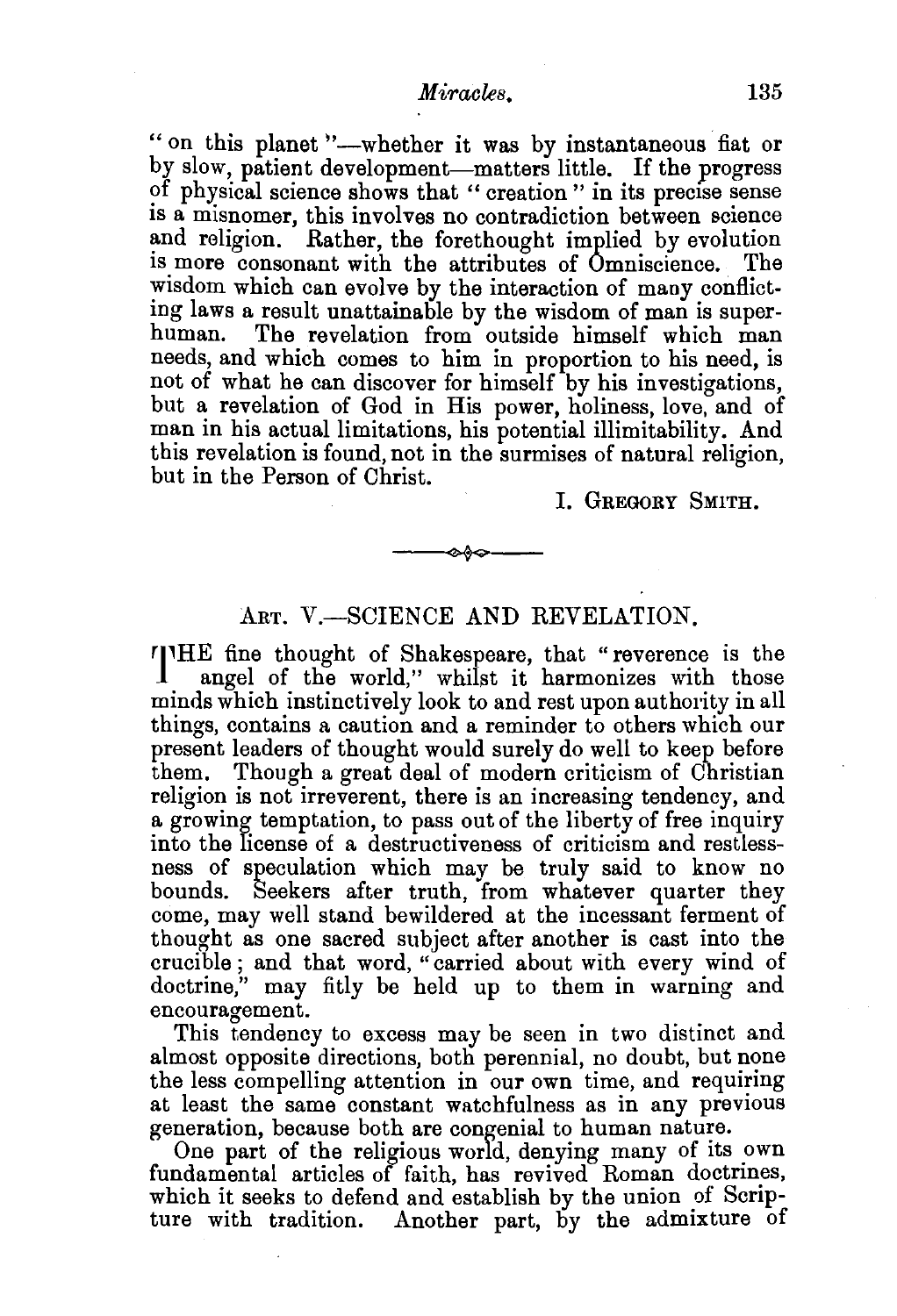rationalism with Scripture, is attempting reinterpretations of the same revelation, which shall make it harmonize with the partial and tentative theories of science. And, lastly, scientific men themselves are now striving to pierce the realm of the spiritual, and to feel after what they confess they cannot attain to or account for by the material scheme of things.

There is a call for a new Protestantism, which, abandoning some obsolete outworks, and using its weapons with not less courage, but perhaps less intolerance, than of old, shall contend against the errors peculiar to the second of these tendencies, as hitherto it has done against the first of them. Its stand must be taken, as in time past, upon that impregnable rock of Holy Scripture by which it stands or falls; yet it may avail itself, not only of the wider knowledge of that Scripture which modern research and criticism have opened up, but likewise of new arguments which science itself is now rendering available. For the reconciliation between religion and science must be accomplished by some conflict in so far as it is ever to take place, and not by the surrender of fundamental doctrines.

It is at least as much with the desire to contribute, however humbly, towards this reconciliation, as with the purpose of protesting against certain views of religion in vogue among scientific men, that the writer has ventured, as a student of both science and religion, on this essay. In this connection the following words of the late Bishop Philpott may be quoted, though it is twenty years since he delivered the charge

in which they occurred :<br>"I am disposed to look with hope on the prospect of our men of science becoming the best and truest supporters of the Church of the future. Such persons know better than others, if they have really succeeded in deserving the name of men of science, what are the limits which divide what is true from what is false. They have learnt, and see, and feel a little, of the mysteries of Nature and of life. They are qualified above other men for adoration of the Infinite and the Eternal; and, if the Holy Spirit of God once touch their hearts, they are qualified above other men for devout submission to the teaching of the Word of God."

The reconciliation of science with religion, it is submitted, is not to be sought in the reconstruction of religious doctrine, but in the recognition of the rational basis of revelation. Such a rational basis is constituted by a comparison of the possible modes of discovering and apprehending the facts and laws of the spiritual world.

provincia de la construcción del

These modes are :

1. By probability.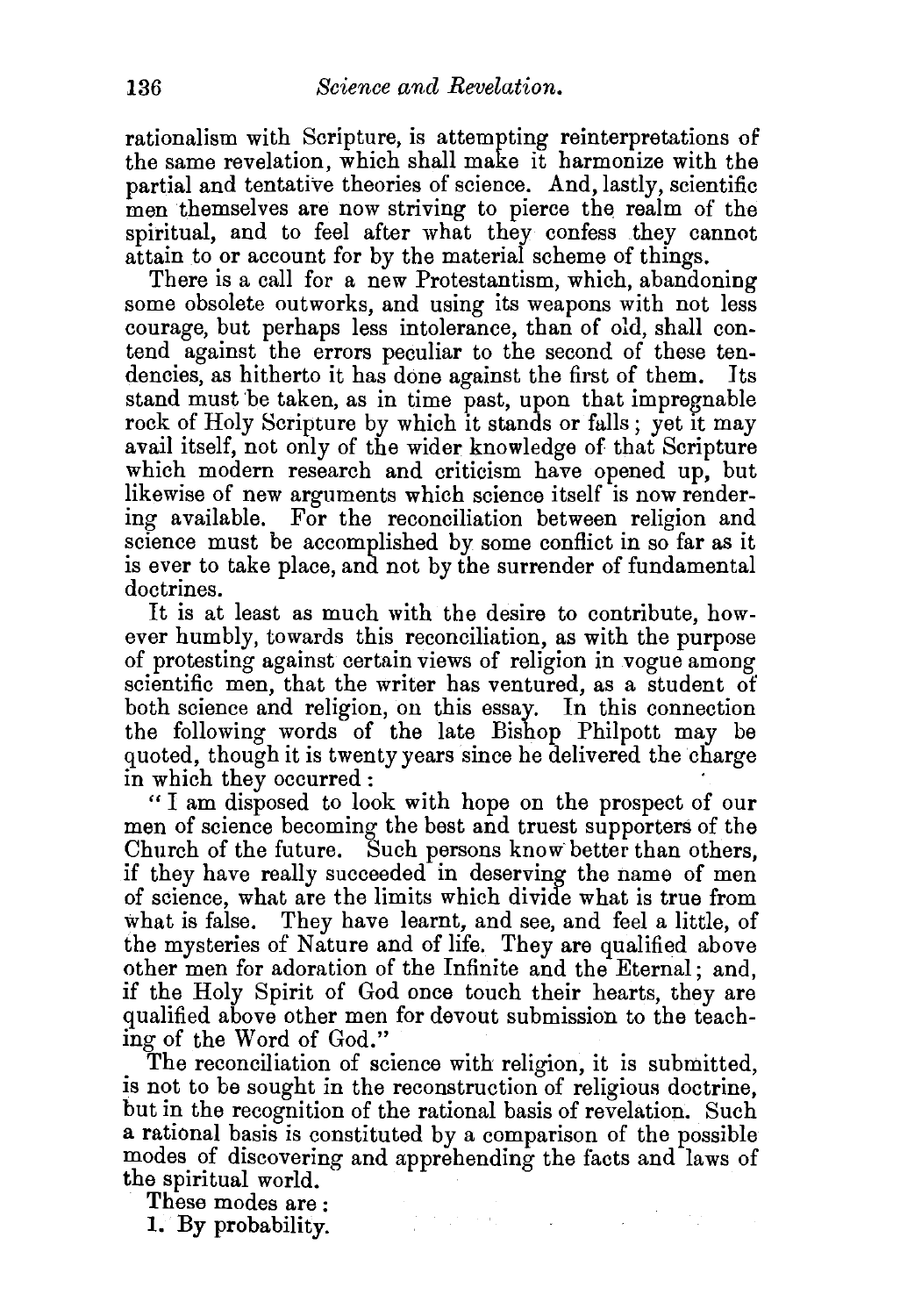2. By revelation from God:  $(a)$  Written;  $(b)$  personal.<br>3. By "spiritualistic" intimations through a "medium."

The first, which serves more largely in physical science itself than is generally realized, includes those arguments and mferences from the analogy of Nature on which Butler dwells, and with respect to which he justly reminds us that "probability is the very guide of life." Of the many arguments of this kind to which scientific men should give weight, surely one of the most cogent is that the beauty and order of material systems, great and small, which they are accustomed to contemplate, testify to the existence of a Divine government, which in the spiritual world may be expected to appoint ways and means, duly constituted, orderly, central and executive; and that amongst these agencies a definite revelation of the Divine will is highly probable. Two other reasons for this probability will appeal with force to scientific men of the day. One is that, by its own confession, natural science is blind to things outside the material universe. Another is because that department of modern science, known as psychical research, which claims to have succeeded in obtaining intimations of the spiritual world, is so perilous for general purposes, that the presumption appears strong that Divine wisdom would prohibit such methods, and appoint a safer, more salutary, and more universally accessible mode of knowledge, even if it did not do so on moral grounds.

We may cite here the words of one of our foremost natural philosophers, whose mind, ranging along the confines of our knowledge of the material universe, and touching nothing therein which it has not simplified, is now straining its searching gaze into the realms of the immaterial and spiritual, and seeking to harmonize both in a "completer science." "Let science," he says, " be silent, and deny nothing in the universe, till it has at least made an honest effort to grasp the whole."1 And again : " It may be that science sees only one half because it is blind to the other half." And again : "The region of religion and the region of a completer science are one."

This confession of the incompetency of the unaided human understanding to grasp the truths of the spiritual world at once demonstrates the probability of a revelation, and is at the same time endorsed by that revelation. "The natural man receiveth not the things of the Spirit of God, for they are foolishness unto him ; neither can he know them, because they are spiritually discerned." "Eye hath not seen, nor ear heard, neither have entered into the heart of man, the things

<sup>&</sup>lt;sup>1</sup> Sir O. Lodge, "The Outstanding Controversy between Religion and Science," *Hibbert Journal,* vol. i.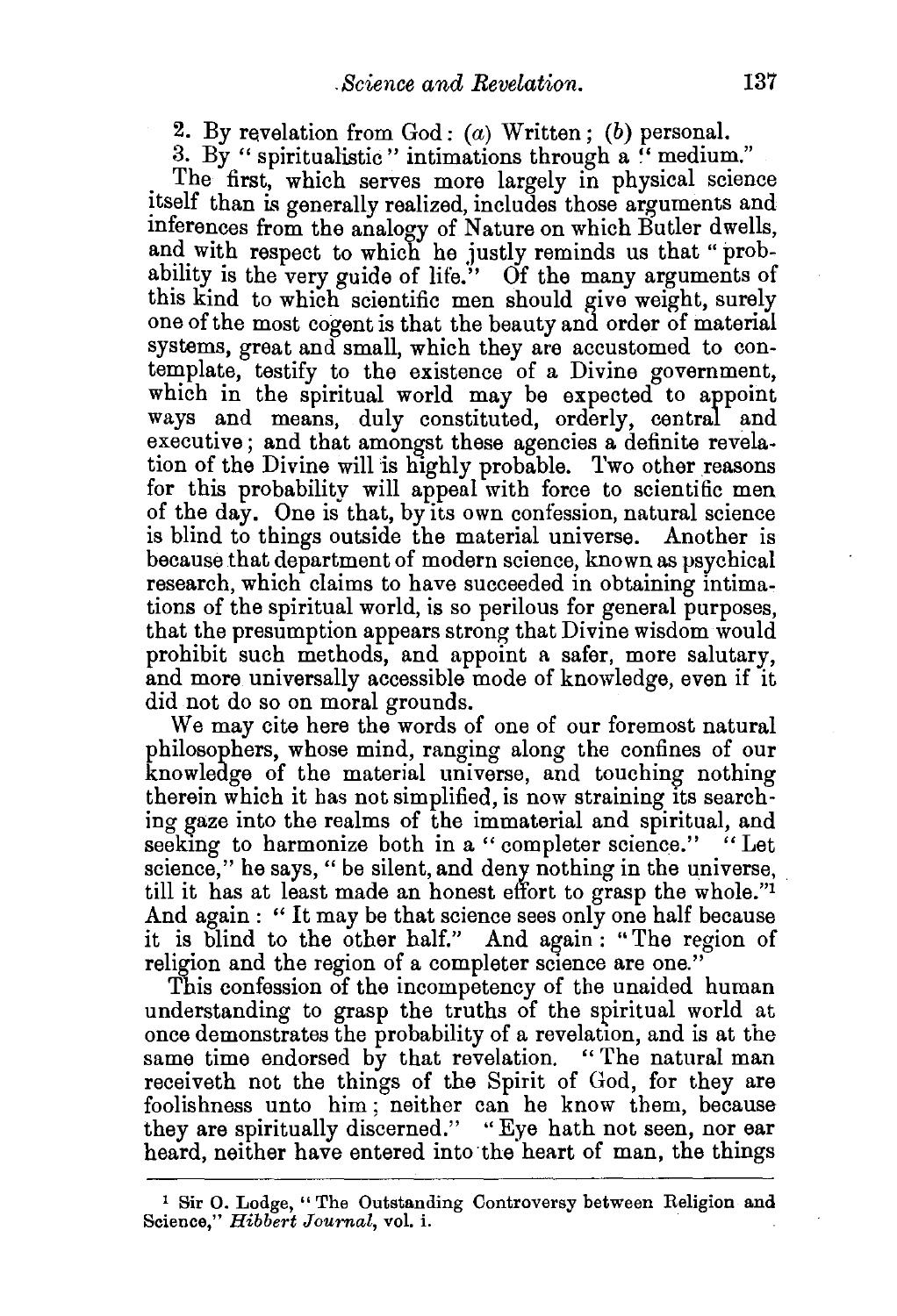which God hath prepared for them that love Him. But God hath revealed them unto us by His Spirit."

Here, then, we pass to the second mode of the discovery of spiritual truths-namely, by the operation of God's Spirit revealing them, whether through the medium of a written or of a spoken word, or by an inspiration of thought independently of either. Psychology has rendered to modern thought the service of calling attention to the reality of spiritual experiences so efficiently, that to speak of this revelation by the Spirit is now perfectly intelligible to scientific men. Moreover, the laws regulating it are similar to those which govern the natural world, and in order to meet science they may be expressed in its own terminology. Thus, in order to enter into communication with the sprritual world, the recipient of its intelligence must be "tuned" to perceive its radiations, like a wireless telegraph receiver. He must have an eye to see the light, or an ear sensitive to that order of harmonies which are to be heard; as Christ so often repeated: " He that hath ears to hear, let him hear." And the method of attaining this condition of receptiveness is equally definite. As daily demonstrated by religious experience, this adjustment of the spiritual sense consists in prayer, spoken, or written if need be, but essentially a spiritual action, a communing of spirit with spirit. So that it is true in terms of scientific theory, as well as in Christian practice, that whilst we speak to God in prayer, He speaks to us by His Word in one and the same way.

The power of prayer as a definite, practical thing is now being admitted to be highly probable, on psychological grounds, by, at all events, one of our leaders of scientific thought. Many will have felt grateful to Sir O. Lodge for the following passage, in which he infers the reasonableness of prayer :

" We can operate on each others' minds through our physical envelope, by speech and by writing, and in other ways, but we can do more. It appears that we can operate at a distance, by no apparent physical organ or medium : if by mechanism at all, then by mechanism at any rate unknown to us *[i.e.,* by telepathy].

" If we are open to influence from each other by noncorporeal methods, may we not be open to influence from beings in another region or of another order ? And, if so, may we not be aided, inspired, guided, by a cloud of witnesses --not witnesses only, but helpers--agents like ourselves of the immanent God ?

" How do we know that in the mental sphere these cannot answer prayer, as we in the physical? It is not a speculation only ; it is a question for experience to decide. Are we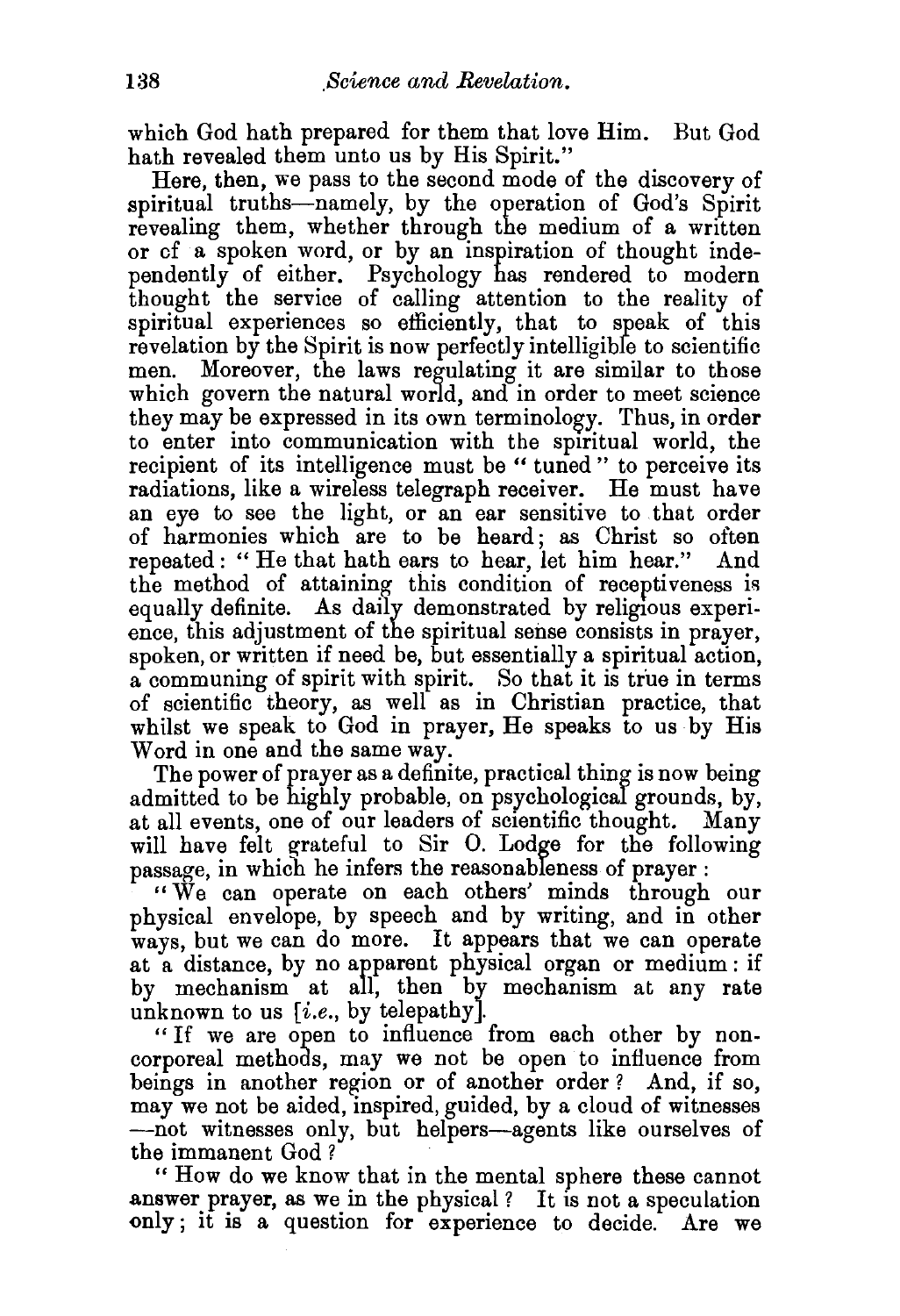conscious of guidance? Do we feel that prayers are answered? That power to do, and to will, and to think is given us? Many there are who, with devout thankfulness, will say  $'Yes$ .'"

Also the following :

" We do not know the laws which govern the interaction of different orders of intelligence, nor do we know how much may depend on our own attitude and conduct. It may be that prayer is an instrument which can control or influence higher agencies, and by its neglect we may be losing the use of a mighty engine to help on our lives and those of others."1

Such admissions are full of hope for the reconciliation of religion with a completer science, provided only that they be permitted to lead to their own logical conclusions. Given this faith in the power of prayer, all the rest follows-namely, that the mightiest of human philosophers should humbly employ that agency for the definite purpose of obtaining the guidance and illumination of God's Holy Spirit, by which to perceive the meaning of that Word of His, which will assuredly unfold to them more than they had dreamed; but which, without this preliminary adjustment of the seeker, will ever be to a large extent meaningless. This, indeed, is one of the manifold evidences of its Divine origin, that so truly does the key of prayer unlock this book that passages which may have been studied a hundred times over, with the same utter want of significance, flash out their depth of meaning the first time they are read with prayer. This interpretation of the Scriptures by studying them in the spirit, and not merely in the letter, in which they were written—the realization that " the words I speak unto you, they are spirit and they are life"contains the answer to much Biblical criticism.

Another principle which meets many of the objections raised by that criticism may here be noticed as forming part of the scientific basis of revelation-namely, that of evolution or development. If it be granted as highly probable that a revelation has been made in Scripture, it is not less reasonable that it should proceed by stages. Thus the Old Testament possesses a partial and provisional character suitable to the earlier education of mankind. God, not only "at sundry times," but also "in divers manners," spoke "to the fathers by the prophets." These, moreover, spoke darkly of things which they saw but darkly, " searching what, or what manner of time, the Spirit of Christ which was in them did signify, when it testified beforehand the sufferings of Christ and the

<sup>&</sup>lt;sup>1</sup> Sir O. Lodge, "The Outstanding Controversy between Religion and Science," *Hibbert Journal,* vol. i., pp. 222, 227.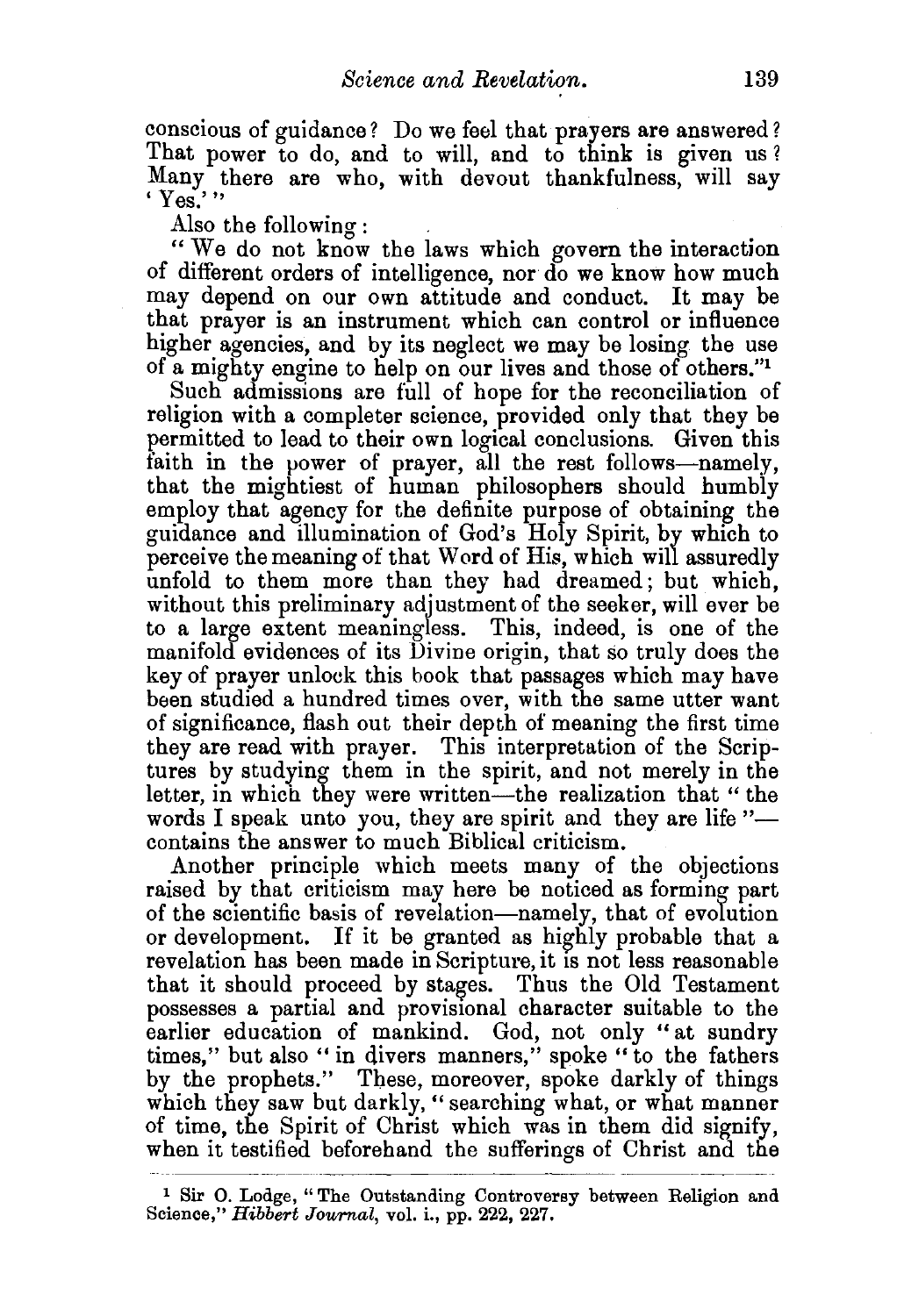glory that should follow." Again, in Christ's ministry, whilst unfolding much of the truth, He told His disciples that He had many things to say to them which they could not yet bear, but which flashed upon them after the gift of the Spirit, and shine in their writings. And, going a step further, we are to hope for still further measures of insight into truth from the same source, " in whom are hid all the treasures of wisdom and knowledge."

Whether we consider the growth of a plant from its seed, of a child from the womb, or the development of mankind through lower types of life, we have the same principle of the working out of a plan from an origin which, at first inscrutable, gradually more clearly unfolds that which was to be made. Similarly, in revelation we have the germ of a Divine purpose foreshadowed in the promise to Abraham, gradually growing clearer throughout the prophecies, fulfilled in Christ's death and resurrection, further developed in the descent of His Spirit and in the spread of Christianity, and yet to be consummated by a second Advent, foretold, though shrouded in mystery, as the earlier stages once were.

It is here that the advocates of a more scientific reinterpretation of Scripture would claim, that the present age may be witnessing, and they themselves taking part in, this very development of the revelation. It is a claim which demands most careful examination. There is unquestionably a great expansion of the philosophical knowledge of religion, plenty of acute and scholarly intellectual criticism of Scripture, more than enough of ingenious speculation as to the reconciliation of its teaching with certam theories. Now, the condition to which all such assumed advances in religion must be subject, and the test which must be applied to them, is quite scientific-namely, that no part of the revelation may be so construed as to make it contradict other portions of which the meaning is manifest. This is a principle which in the interpretation of natural phenomena is fundamental. And where apparently irreconcilable inconsistencies present themselves, surely the dictum of Origen is just, that "he who believes Scripture to have proceeded from Him who is the Author of Nature may well expect to find the same sort of difficulties in it as are found in the constitution of Nature." Let us observe that this does not preclude the fullest expansion of religious truth out of both Scripture and spiritual experience, but limits and governs it in accordance with the laws of its own being.

Take, for example, that modern view of the idea of sin which tends to minimize its importance by explaining it as a relic of man's bestial predecessors, which the march of evolu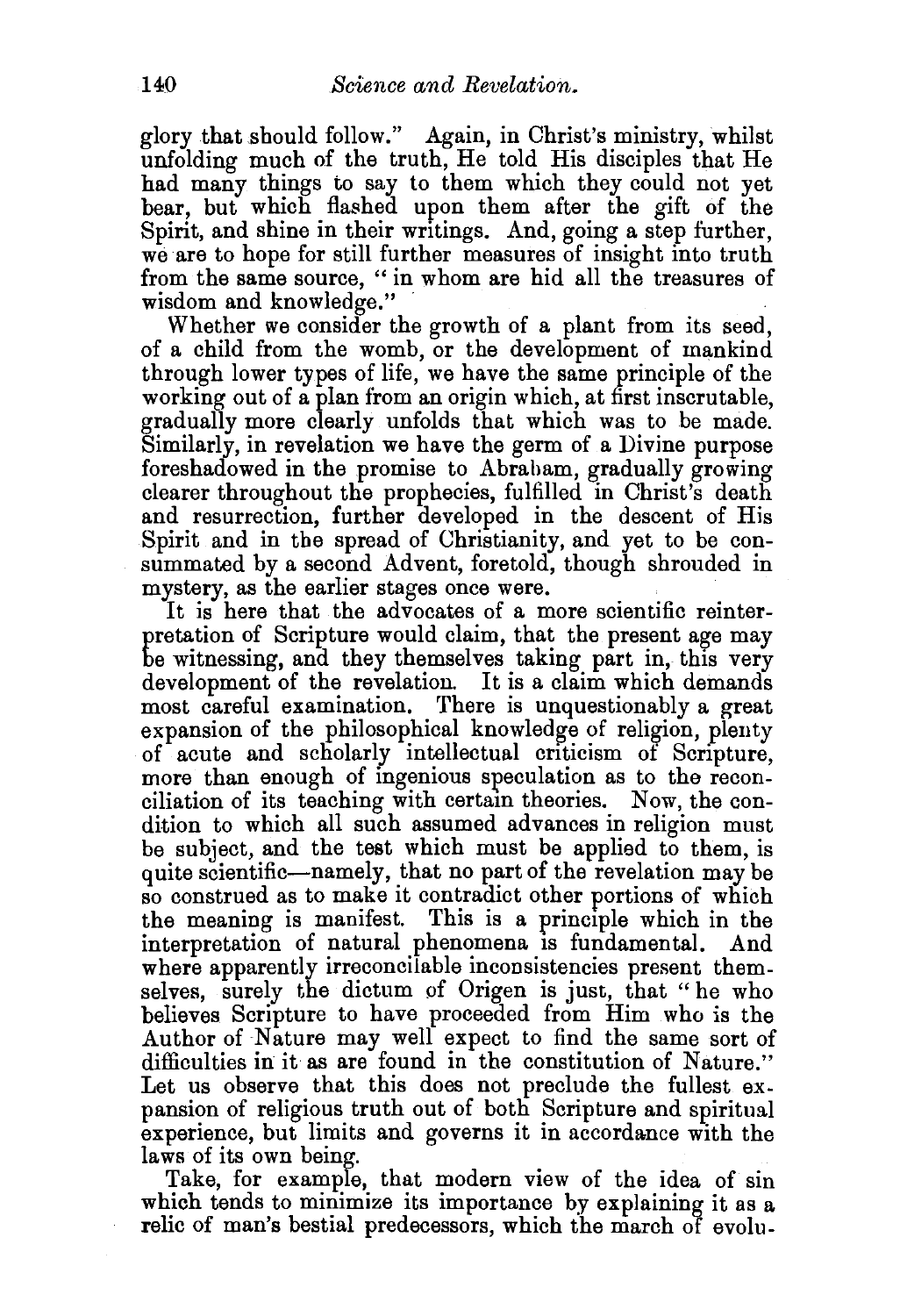tion is leaving behind. This theory should, one would think, be sufficiently refuted by the facts of history, which show that the progress of civilization apart from Christianity left man's moral nature very much where it was. It is a view contradicted flatly by the teaching of Scripture; and the rational explanation why this teaching is ignored is that it is precisely one of those spiritual truths which, without the spiritual perception alluded to above, are meaningless. Sin in its Scriptural sense is not recognised by philosophic reasoning, but by the conviction of a soul awakened to the vision of the holiness of God. Again, the discredit which is sometimes thrown upon the Atonement by philosophers obviously follows from this partly natural, partly willing, blindness to sin. Yet the same revelation which shows sin discloses its remedy, and discovers thereby a depth of redeeming love which again throws sin into yet more striking relief, as something indeed to be left behind, but never to be ignored. The criticism which assails such fundamental doctrines as these tends to leave nothing at all to revelation, and to make no distinction between the dimly shadowed and the terribly emphasized portions of Scripture. Against this a protest must be made. It is not by abolishing the letter of revelation, but rather by re-illumining it with its own original inspiration, that a true reinterpretation of doctrine is to be gained.

The next to be noticed among the possible modes of discovering spiritual things is the unwritten revelation of that nature, which has been justly denoted as experimental religion. Those scientists who have been approaching religion through the data of "spiritualism" are now prepared to admit as rational the reality of the experiences of Christian believers, on the grounds of the experimental facts of psychology. Those who know the facts of the joy and peace of this communion with, and constant guidance from, their Lord, have indeed little need for such corroboration of their experience. It is for them rather to point out to the earnest student of psychology the possibilities to which his researches have given him a clue, and to bid him to abandon them for that beside which they fall into their justly subordinate and circumscribed bounds.

This is that personal guidance of the Spirit of Truth which, definitely promised in response to prayer, is within the reach of all seekers after truth; that Spirit who, having inspired the Scriptures, now unfolds and applies them to the daily life. It is His special function to reveal thereby Christ as the Saviour, as expressed in the words, "He shall testify of Me," and "He shall glorify Me." Nor is the guidance only through Scripture, but by manifold intimations of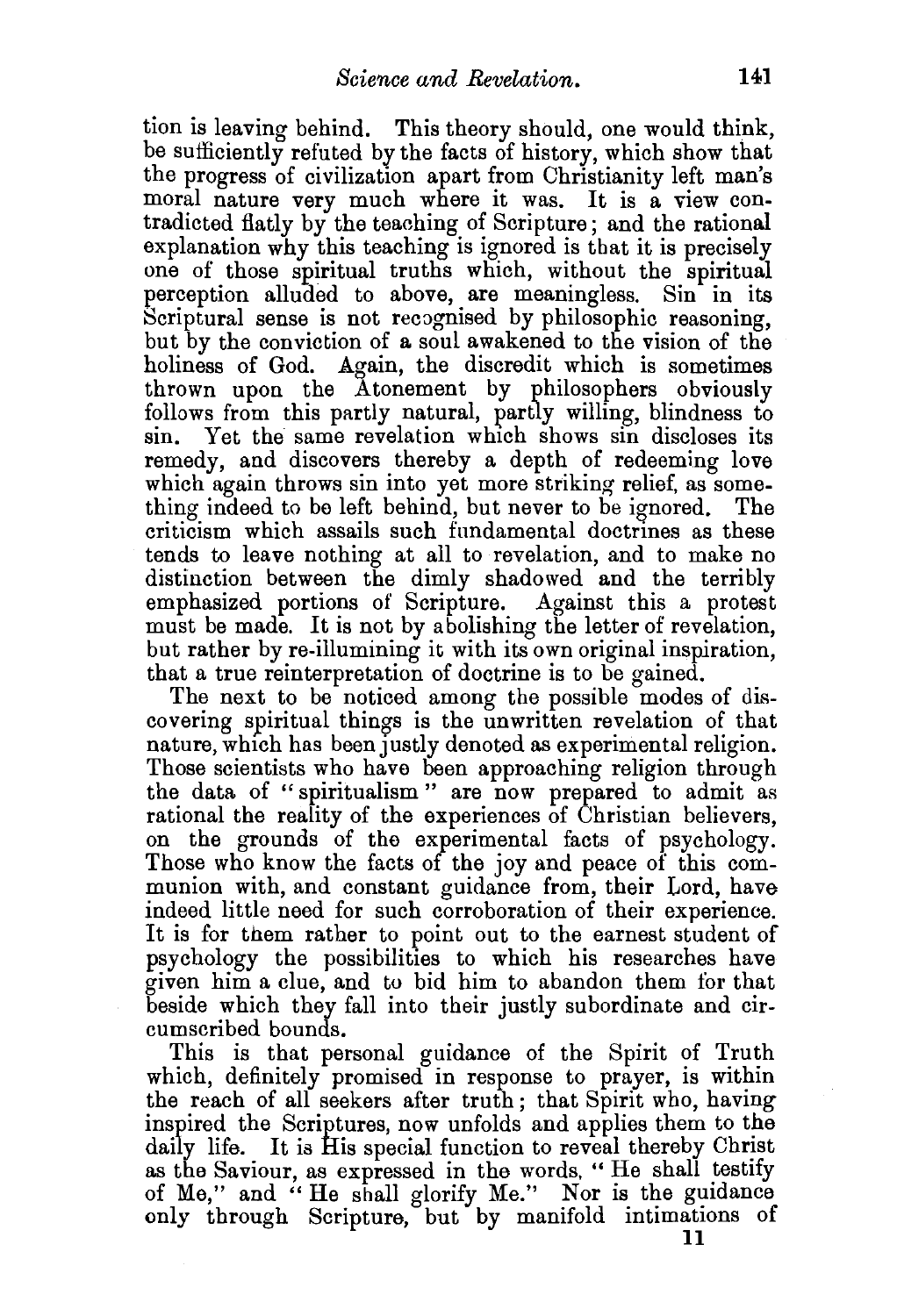Divine things, and by an inward voice, which in the daily experience of many Christians is a demonstrable experimental fact. In this revelation, the moral as well as the intellectual sense receives illumination ; and the phrase "knowing by heart" becomes—in a truer sense than commonly belongs to it-a reality, transcending and supplementing mere mental knowledge.

Here, again, the scientific notion of attuning the receiver of the knowledge to the source from which the latter proceeds is enunciated by Christ : "If any man will do His will, he shall know of the doctrine, whether it be of God or whether I speak of Myself"; that is to say, the condition of receptiveness of spiritual truths is the attuning of the will. It is similarly the condition of Communion : " If a man love Me, he will keep My words ; and My Father will love him, and we will come unto him, and make our abode with him." At this point we pass from knowledge to the higher plane of love, which is a more perfect mode of knowledge, into which the latter is to merge indistinguishably.<sup>1</sup>

The remaining mode of a revelation of the spiritual world consists in communication through the agency of a " medium " with human or superhuman spirits, as distinguished from the communion with the Spirit of God of which we have spoken. Psychologists assert that in this there is involved an act of will on the part of the unseen spirit, as well on the part of the seeker. Hence follows the inference that guidance may be sought from and given by these spirits in very much, if not in identically, the same way as by prayer to God. It is here that the danger of such intercourse lies from the religious point of view. For although guidance by spirits harmonizes with the beautiful and Scriptural idea of a ministry of angels guarding children, sustaining and succouring in trial and. danger, yet to seek the guidance by going to these or any other ministers instead of to their Lord Himself is as certainly contrary to the teaching of Scripture. And though this may be recognised by some enlightened psychologists, the tendency of human nature runs in the opposite perilous direction. Witness, for example, the extent which devotions paid to saints has reached in the Church of Rome. It is certain that, under the dispensation of the Old Testament, communications with departed spirits were expressly forbidden by Divine command. From the fact that they are much less explicitly referred to in the New Testament, it might be argued that, with the spread of knowledge, researches into the psychology of spirits were to be permissible. But they